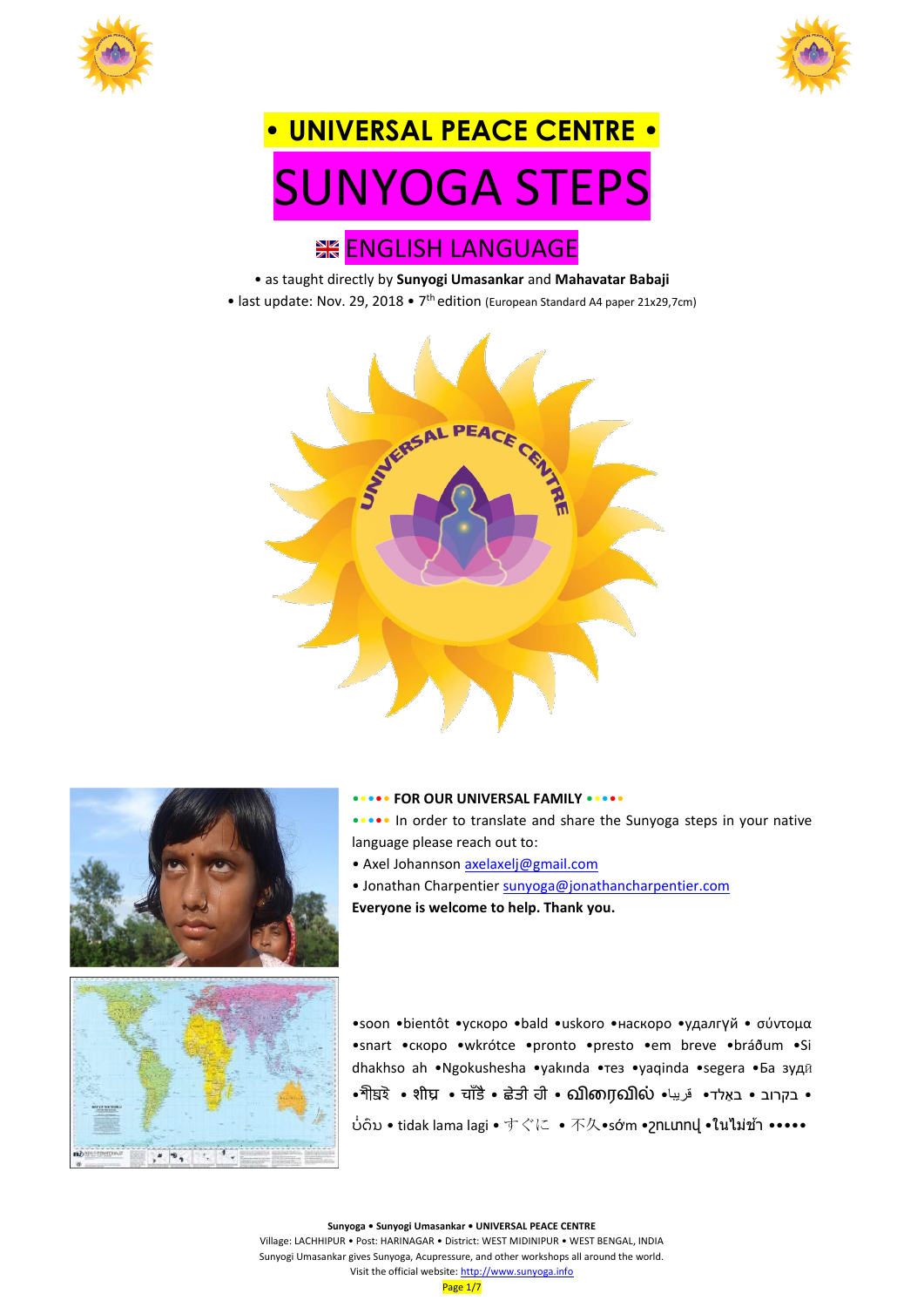



## **Foreword**

**Warning:** The method below is not a substitute for a well-trained teacher. We request that you do not practise without the guidance of a qualified teacher. Sunyogi has been teaching Sunyoga free of cost for quite a long time. You can get information about upcoming workshops to learn Sunyoga or to get in touch with an authorized Sunyoga teacher in your country on the following website [http://www.sunyoga.info](http://www.sunyoga.info/)

Sunyoga involves several steps and all of them are necessary for a safe, balanced, and quick spiritual growth. They are very important and the significance of each step is explained in detail in our published book, "Essence of Sun Yoga", where the technique is the main focus of the book.

Do your best duty and best work!

## **Three instructions**

Welcome to Sun meditation. Remember, for practising Sun Meditation, always follow these three guidelines:

**1. Never look directly into the Sun with your physical eyes, but focus from the centre point between the eyebrows towards the sun.**

**2. Create friendship with the Sun. Find your connection (the feeling) with the sun from the heart.**

**3. Do not have any expectation. Just accept whatever experience comes spontaneously. Do not compare yourself with others. Trust the guidance from the sun that you can feel from your inside.**

We need to focus on **friendship with the Sun**. We will look at the Sun through the centre point of eye brow, and a few inches above the Sun. Making friendship. The main key is the **friendship and surrendering to the divine**. As much as possible have your head down and eye balls as much as possible up, then you will focus from the centre point of eyebrow. Sometimes we may be afraid if we look at the Sun our eyes would be damaged. But it is not true. If we look through the ego it may cause damage. But if we make **friendship,** it will never cause damage. So always remember **friendship** is our key. Are you ready to make friendship with the Sun? **Firstly we have to prepare our mind** and then we will look at the Sun.

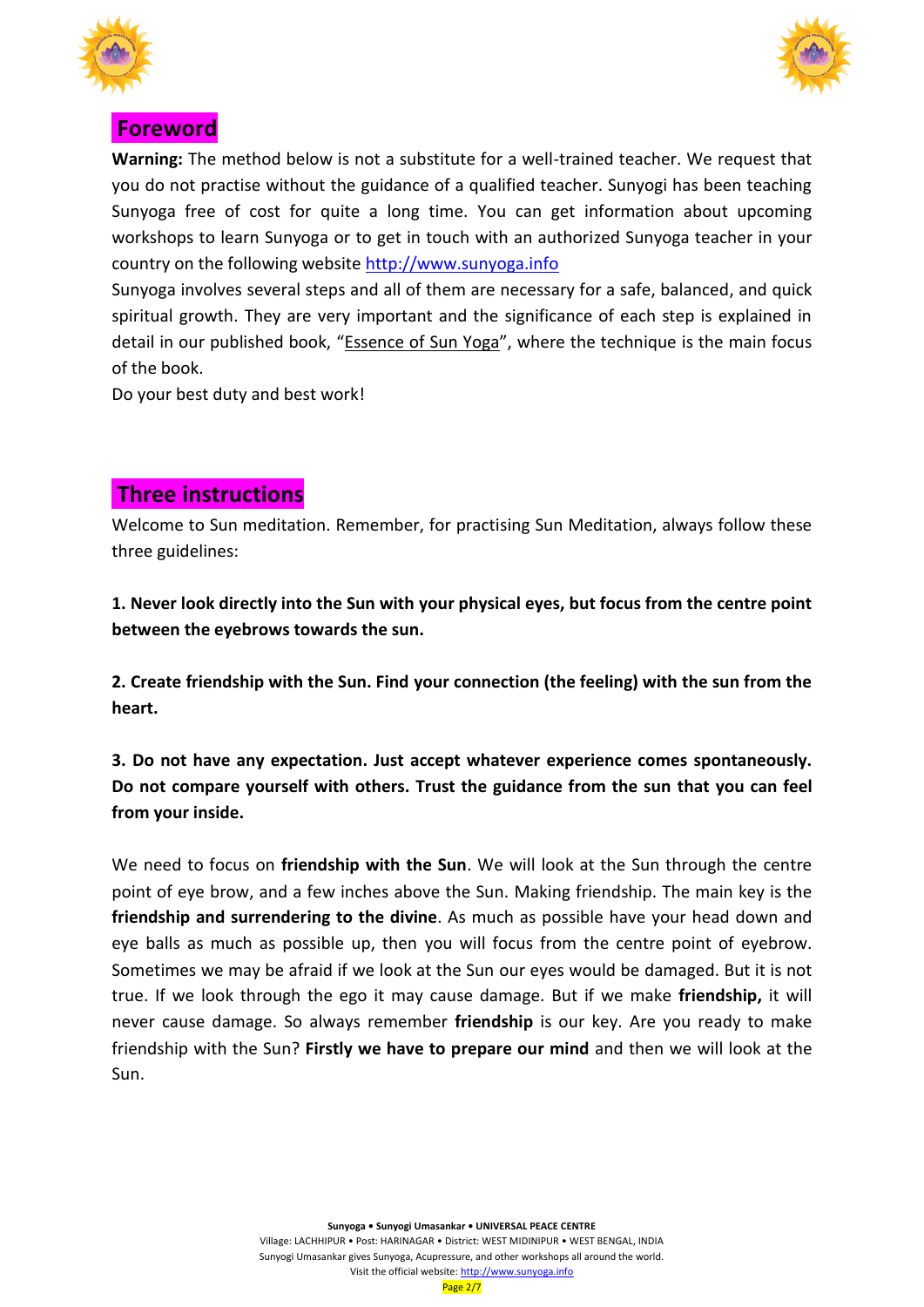



## **Start Sun Meditation**

0. **Remove your spectacles / glasses.**

1. **Sit in a comfortable position with the back upright and relaxed.** It is good if you can sit in padmasana (the lotus posture). If you cannot sit in this asana, you can sit in any other asana you are comfortable to sit in, at least for half an hour, with the backbone straight and body relaxed. [Sitting in one place, the back straight in a fixed manner, like a statue, is called "asana", as explained in the book "Essence of Sunyoga". In the beginning you can keep your legs down in normal asana. It is important that you are comfortable because if your body is not comfortable you cannot focus. The body has to be relaxed and in a comfortable position. You will learn to sit in a proper asana as you keep practising. Therefore asana will be learnt automatically when the body is relaxed and comfortable. The asana cannot be maintained when the body is tense.]

2. **Close your eyes** for a few minutes to prepare your mind.

3. **Give respects** (pranam) to your own parents whether they are alive or have passed away. **Give respects** to your own parents through heart.

4. **Give respects** (pranam) to your own guru, guardians and teachers, to everyone you have learnt something from, whether younger or older, enemies or friends. **Give respects** to all of them.

5. **Give respects** (pranam) to the icons in whom you trust, Mahavatar Babaji, Prophet Muhammad, Lord Jesus, Lord Buddha, all deities and gurus from all religions, all the noble persons in the world. **Give respects** to all of them.

6. **Feel** all living creatures in this world belong to one family. All beings: human beings, insect beings, animal beings, and plant kingdom. Cast, colour, creed, gender, age, country, religion, we are one family. **Give love** to all.

#### 7. **Put some self-inquiry question to get the self-solution**.

- Who am I? Who am I?
- What do I want?
- Why do I want it?
- What is the purpose of life?
- What is the relation between what I want and what I am doing now?
- Why am I on this Mother Earth?

Put the questions again and again. Do not wait for answers. Answers will come in time in Samadhi stage.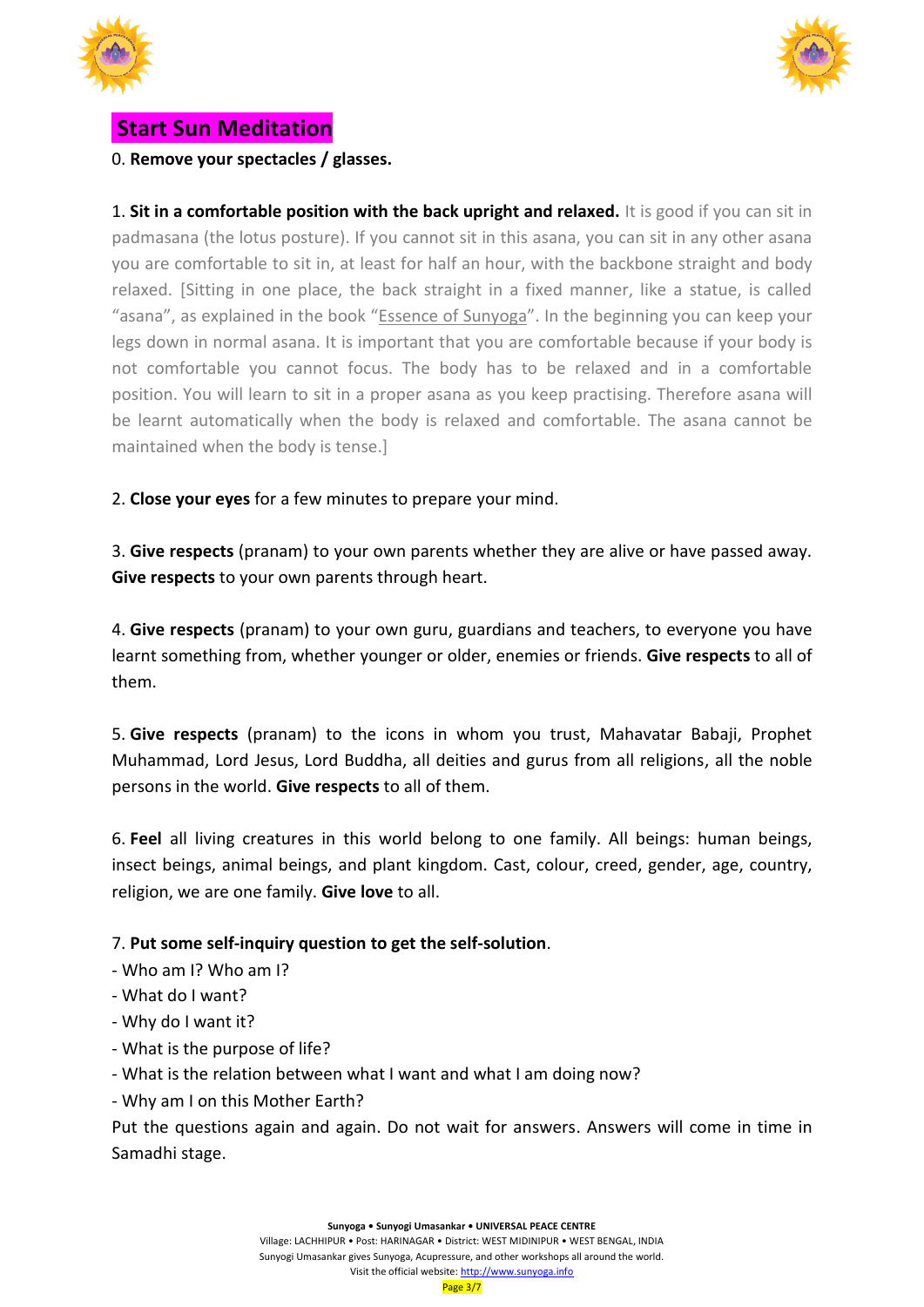



8. **Expand yourself to the Sun** to make friendship with the Sun. With strong determination:

- YES, I *can* make friendship with the Sun
- I *must* make friendship with the Sun
- Even if I die, I *will* make friendship with Sun

9. **Feel that the Sun is the best friend of our life**. Be ready to talk from the heart. To look at the Sun through open eyes. To make friendship, friendship with the Sun.

10. **Slowly open your eyes**. Roll your eyes upwards and look a few inches above the sun. As much as possible your head could be turned down. Do not look directly into the sun with your physical eyes [this is a critical part and why the guidance on how to do it is important]. You are watching from the centre point of your eyebrows. Let the face be relaxed, the body relaxed, the mind relaxed, and keep a smiling face. Now make friendship, friendship with the Sun. If absolutely necessary you can blink sometimes and again keeping eyes open. Stare as described above, towards, but not directly at the sun.

[If the sun's elevation in the sky is high, you may have to tilt your head up. Try not to blink (keeping eyes opened). Do not be alarmed if tears start to flow, just keep your focus and the eyes open. The amount of time where you stay with the Sun: at least 30 minutes is recommended and the average time for the beginner is about 45 minutes. As you get more comfortable with the meditation and are able to keep your focus for longer you can expand your amount of time looking at the sun.]

[after at least 30 minutes and when you feel you have reached your peak of meditation].

#### **Closing eyes**

11. **Slowly, close your eyes**.

12. **Squeeze, squeeze your eyes**. Tight, tight, tight. Gently relax. Do not open your eyes. Repeat the same procedure three times.

13. **With normal closing eyes focus inside the eyebrow**. There it is a beautiful light, a very nice vibration. Enjoy that light for a few moments.

#### [after a few minutes or longer if necessary]

14. **Keeping our eyes closed, rub your both hands and make them warm.**

Warm, warm, warm, immediately touch your eyes. Keep on hold for a few seconds. Receive your prana from your hands to your eyes. Then, slowly roll down your hands to the face, and through the fingertips gently massage both eyelids. Repeat this procedure three times.

15. **Prostrate to the Sun.** Go down on your knees and bow down your head to the ground. Give thanks to the Sun for giving us such a beautiful life, a very nice experience. Pray to the

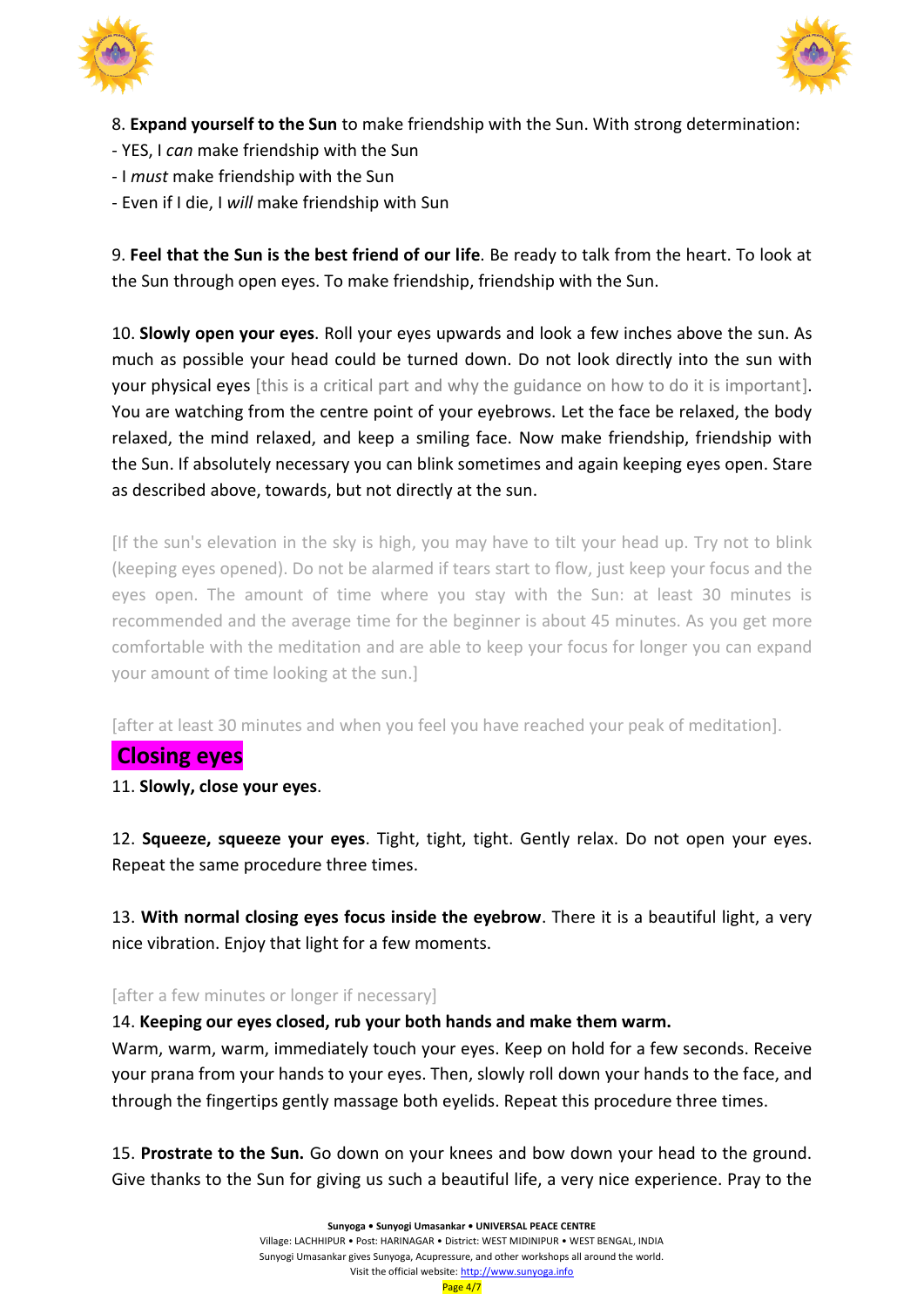



Sun to give us peace, prosperity, wisdom, good health, unconditional love and enlightenment, pray for the individual, for all of us, for the whole of humanity, for betterment and good wishes. Pray your individual prayer to the Divine Sun to burn all the darkness from our lives, all negative expects, negative judgments, negative karma, to purify us and to give us peace, prosperity, wisdom, good health, unconditional love and enlightenment.

16. **Slowly sit up,** slowly sit up, slowly, gently, open your eyes and relax.

### **Shavasana**

[Shavasana is required to store and assimilate all the energy we received from the Sun.]

#### 17. **Now lie down in Shavasana:**

18. **With your eyes closed, lie down** on your back with your feet approximately 12 inches (30 centimetres) apart, your arms detached from the body, and the palms of the hands turned to the ground. Relax the whole body, every muscle, and joint in the body.

19. **Now move your awareness** to your toes and relax them. Then gently move your awareness in the following order to relax each part of the body: ankle joints, knee joints and hip joints. Then focus so you are only aware of the part of your body above the hips.

20. **Next continue to move your awareness** to the spinal cord, Muladhara Chakra, Swadhisthana Chakra, kidneys, stomach, Manipura Chakra, gallbladder, liver, heart, Anahata Chakra, and feel them relax. Now focus so you are only aware of the body above Anahata Chakra.

21. **Then continue to move your awareness** to the lungs, chest, Vishuddhi Chakra, fingers, wrists, elbows, shoulders, the neck, and feel that you are only aware of the part of your body above the neck.

22. **Next continue to move your awareness** to the mouth, nose, ears, eyes, Ajna Chakra, pineal gland, pituitary gland, cerebellum, cerebrum and Sahasrara Chakra on the top of the head. Now concentrate your focus to be only at the Sahasrara Chakra, nowhere else in the body.

23. **Then throw your awareness** outside your physical body and into the Sun. With your awareness inside the Sun you are looking at your physical body as dead body lying down on the earth. Look at all organs or all areas of the body and give extra focus to these body parts that you feel need healing. Keep observing from the Sun with healing rays going to your weaker organs for several minutes and feel at peace. Give love unconditionally. As long as

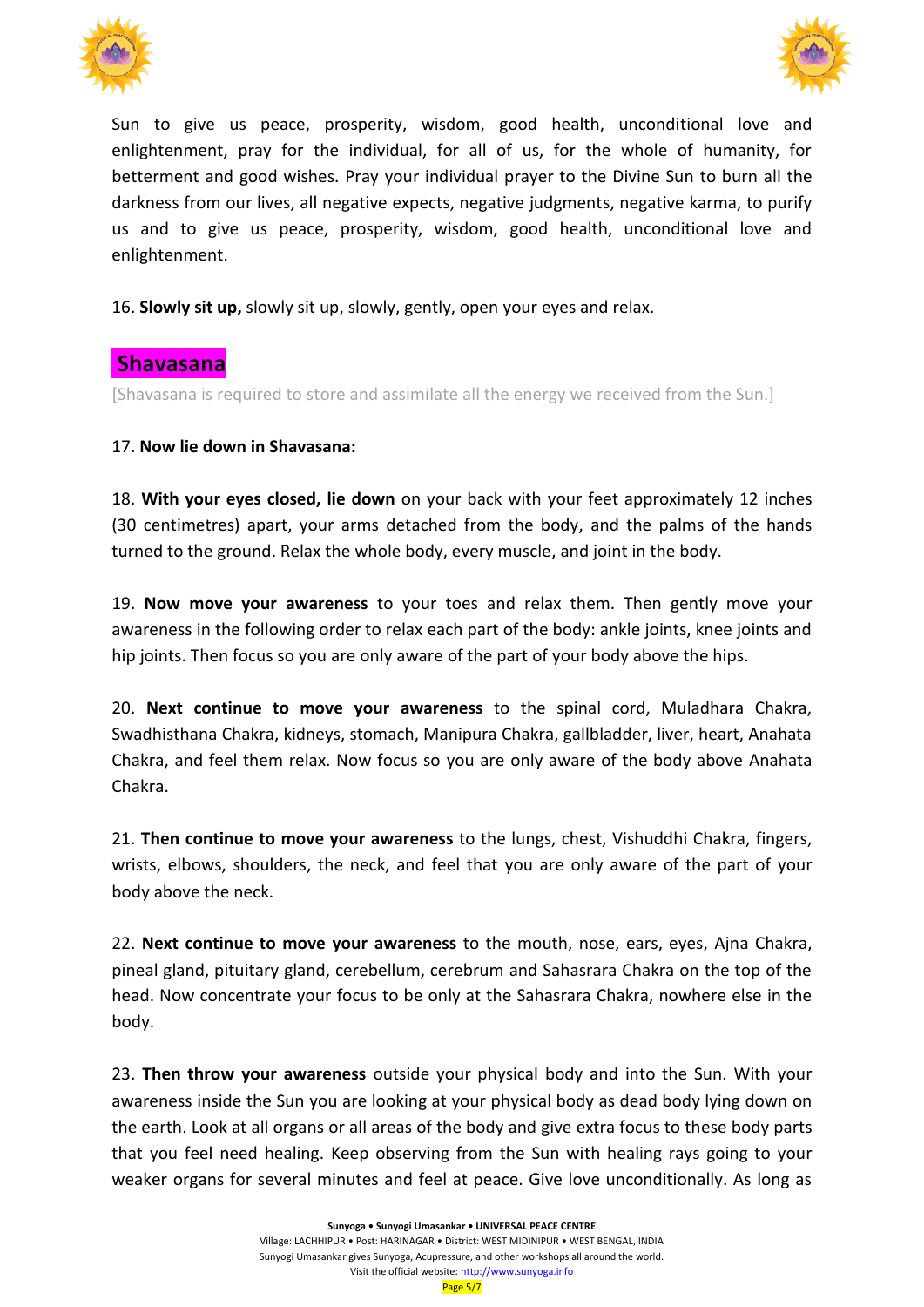



you are in this state experience the joy. Once you are able to do this properly you can throw out all illness and negatives from your body.

#### [for at least 15 minutes or more if you feel it is needed]

24. **Slowly bring your awareness** back from the Sun to the top of the head. [Then go in the inverse direction, from top to bottom]. Move your awareness to cerebrum, cerebellum, pituitary gland, pineal gland, Ajna Chakra, eyes, ears, nose, mouth, neck, shoulders, elbows, wrists, fingers, Vishuddhi Chakra, chest, lungs, Anahata Chakra, heart, liver, gallbladder, Manipura Chakra, stomach, kidneys, Swadhisthana Chakra, Muladhara Chakra, spinal cord, hip joints, knee joints, ankle joints and down to the toes of the feet.

25. **Now bring your awareness** inside the physical body. You are watching your physical body through your inner divine awareness. Watch all your organs, all the parts of body through your inner divine awareness. Which organ or which part of the body you find weak, focus there for a longer time through inner divine awareness. Charge yourself, heal yourself, through inner divine awareness. Let it heal you for a while.

#### [after a few minutes or longer if necessary]

26. **Gently flex** your toes, feet, fingers, hands, and other joints in your body. Once the awareness is brought back throughout the body let the experience linger in every part for a while.

27. **Then, slowly turn** your body to the left, and take a few normal breaths.

28. **Next, rise** with the support of your hands. Slowly bring your body to a sitting position and sit with the eyes closed for a while before slowly opening your eyes.

29. **Finally, Prostrate (as a form of respect) and give thanks to the Sun** for giving us such a wonderful experience. Thank the Sun for its healing and unconditional love. The session is complete. Feel the warmth, peace, and happiness in yourself and smile. Thank your teacher and everyone around you.

#### **Do you want to know more?**

Please visit [www.sunyoga.info](http://www.sunyoga.info/) or directly contact Sunyogi [sunyogiindia@gmail.com](mailto:sunyogiindia@gmail.com) for trainings and workshops throughout the world.

Also, you can contact your local Sunyoga organizer and teacher approved by Sunyogi Umasankar. List available here:<http://sunyoga.info/sun-yoga/sun-yoga-teachers/>